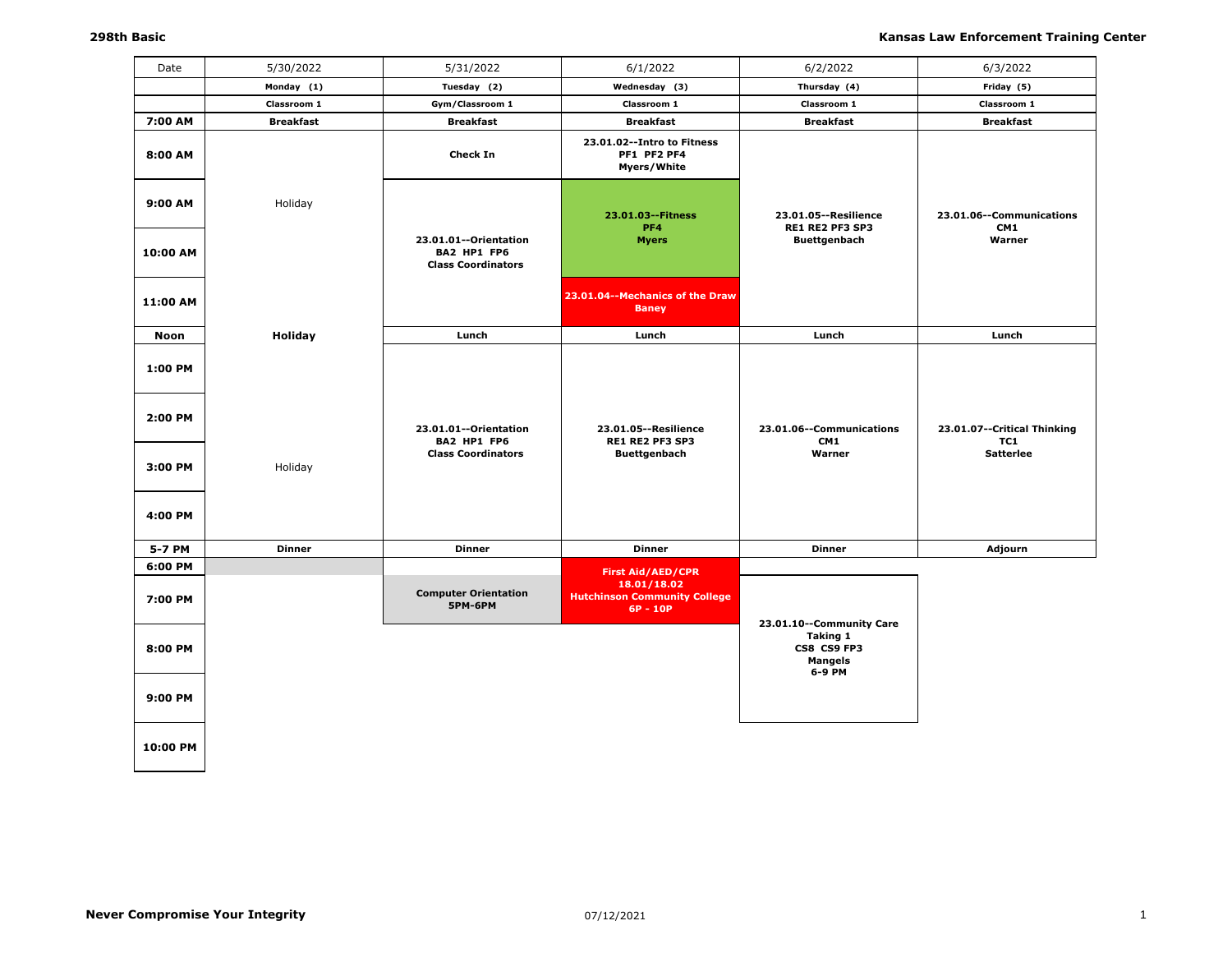| Date        | 6/6/2022                                                                                         | 6/7/2022                                                       | 6/8/2022                                                                                                                     | 6/9/2022                                                         | 6/10/2022                                          |
|-------------|--------------------------------------------------------------------------------------------------|----------------------------------------------------------------|------------------------------------------------------------------------------------------------------------------------------|------------------------------------------------------------------|----------------------------------------------------|
|             | Monday (6)                                                                                       | Tuesday (7)                                                    | Wednesday (8)                                                                                                                | Thursday (9)                                                     | Friday (10)                                        |
|             | Classroom 1                                                                                      | Classroom 1                                                    | Classroom 1                                                                                                                  | Classroom 1                                                      | Gym/Classroom 1                                    |
| 7:00 AM     | <b>Breakfast</b>                                                                                 | <b>Breakfast</b>                                               | <b>Breakfast</b>                                                                                                             | <b>Breakfast</b>                                                 | <b>Breakfast</b>                                   |
| 8:00 AM     | 22.01 -- Weekly<br><b>Test/Review/Mentor Session</b>                                             |                                                                |                                                                                                                              |                                                                  | 22.02--Weekly<br><b>Test/Review/Mentor Session</b> |
| 9:00 AM     |                                                                                                  | 23.01.14 -- Legal Application of<br><b>Force and Liability</b> | 23.01.19--Kansas Criminal Code<br>1                                                                                          | 23.01.23 -- Officer Safety Within<br>the Community and Community | 23.01.03--PT session<br>PF4                        |
| 10:00 AM    | 23.01.08--Intro to the Kansas<br><b>Criminal Justice System</b><br>LP2 LP5 CT1<br><b>Byfield</b> | UF3<br><b>McLemore</b>                                         | LP4<br><b>Byfield</b>                                                                                                        | <b>Aftercare</b><br><b>SP5 UF2 PT4 TC2 TC4</b><br>Watts          | 23.01.20--Handcuffing 1<br>PT3<br><b>Becker</b>    |
| 11:00 AM    |                                                                                                  |                                                                |                                                                                                                              |                                                                  |                                                    |
| <b>Noon</b> | Lunch                                                                                            | Lunch                                                          | Lunch                                                                                                                        | Lunch                                                            | Lunch                                              |
| 1:00 PM     |                                                                                                  |                                                                | 23.01.17 -- Juvenile Law<br><b>JV2 AR8</b><br><b>McLemore</b>                                                                |                                                                  |                                                    |
| 2:00 PM     | 23.01.09 -- Stress and Fitness for<br>Duty                                                       | 23.01.13 -- Writing Skills<br><b>WR1 WR2</b><br><b>Turenne</b> |                                                                                                                              | 23.01.16--Procedural Justice and<br><b>Ethics</b>                | 23.01.15 -- Traffic Law<br>VS1 CO1 CO2 FP15        |
| 3:00 PM     | UF4 CR8<br><b>Turenne</b>                                                                        |                                                                | 23.01.18--4th Amendment<br><b>PU1 PU8 PU9 PU10</b><br><b>Warrant Requirement</b><br><b>Mangels</b><br>SW1<br><b>McLemore</b> |                                                                  | Warner                                             |
| 4:00 PM     |                                                                                                  | 23.01.03--PT session<br>PF <sub>4</sub>                        |                                                                                                                              |                                                                  |                                                    |
| 5-7 PM      | <b>Dinner</b>                                                                                    | <b>Dinner</b>                                                  | <b>Dinner</b>                                                                                                                | <b>Dinner</b>                                                    | Adjourn                                            |
| 6:00 PM     |                                                                                                  |                                                                | <b>First Aid/AED/CPR</b>                                                                                                     |                                                                  |                                                    |
| 7:00 PM     | 23.01.12--4th Amendment,<br><b>Citizen Contacts and Arrests</b><br>AR1                           | 23.01.11 -- Community Care                                     | 18.01/18.02<br><b>Hutchinson Community College</b><br>6P-10P                                                                 |                                                                  |                                                    |
| 8:00 PM     | <b>McLemore</b>                                                                                  | Taking 2<br>LP3 PU2 PU6 CS4<br><b>Meyers</b><br>6-9PM          |                                                                                                                              |                                                                  |                                                    |
| 9:00 PM     |                                                                                                  |                                                                |                                                                                                                              |                                                                  |                                                    |
| 10:00 PM    |                                                                                                  |                                                                |                                                                                                                              |                                                                  |                                                    |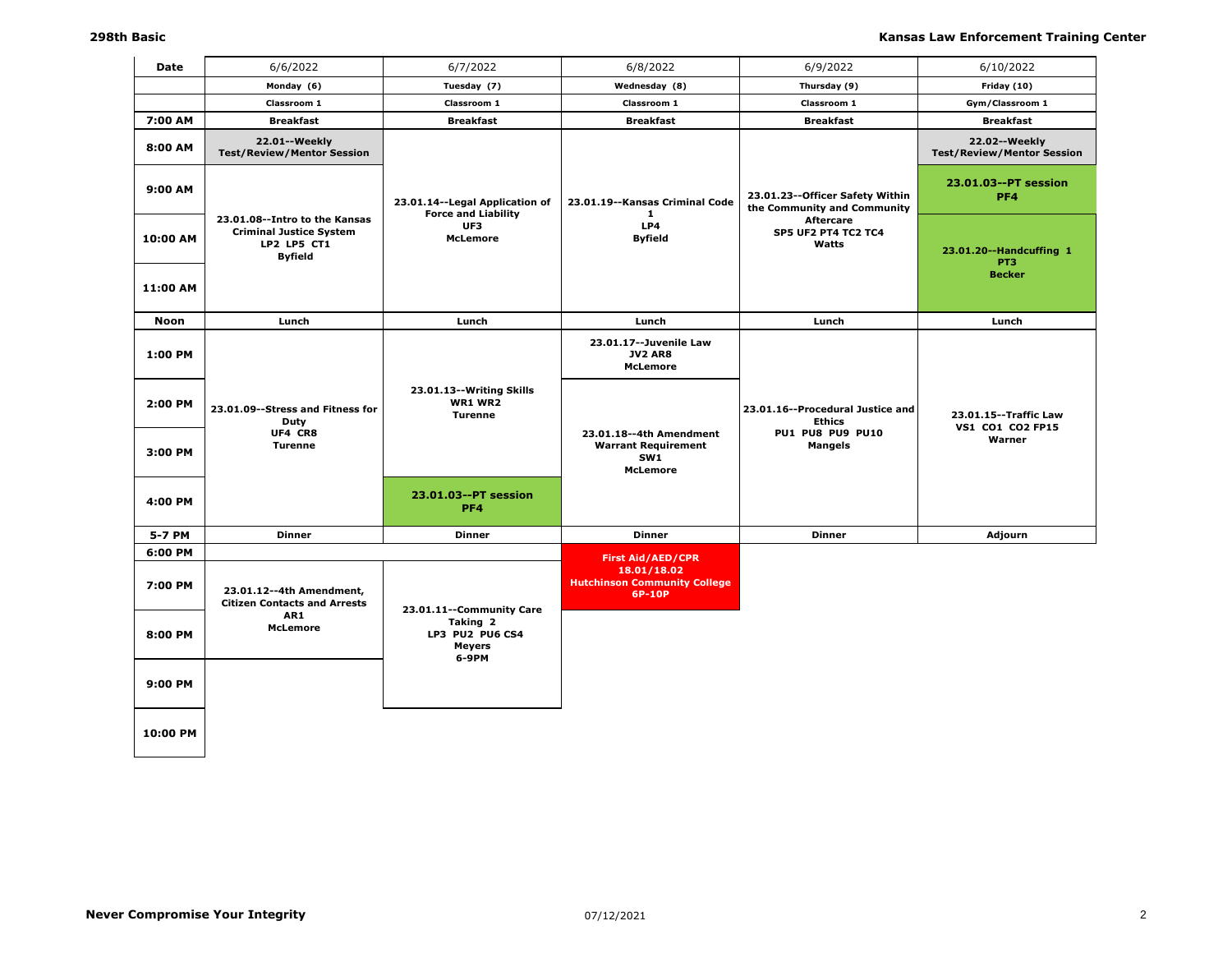| Date     | 6/13/2022                                                   | 6/14/2022                                                   | 6/15/2022                                                                                       | 6/16/2022                                                                                               | 6/17/2022                                                                            |
|----------|-------------------------------------------------------------|-------------------------------------------------------------|-------------------------------------------------------------------------------------------------|---------------------------------------------------------------------------------------------------------|--------------------------------------------------------------------------------------|
|          | Monday (11)                                                 | Tuesday (12)                                                | Wednesday (13)                                                                                  | Thursday (14)                                                                                           | Friday (15)                                                                          |
|          | Gym/Classroom 1                                             | Classroom 1                                                 | Classroom 1                                                                                     | Classroom 1                                                                                             | Classroom 1                                                                          |
| 7:00 AM  | <b>Breakfast</b>                                            | <b>Breakfast</b>                                            | <b>Breakfast</b>                                                                                | <b>Breakfast</b>                                                                                        | <b>Breakfast</b>                                                                     |
| 8:00 AM  |                                                             |                                                             |                                                                                                 |                                                                                                         | 22.03--Weekly<br><b>Test/Review/Mentor Session</b>                                   |
| 9:00 AM  | 23.01.20--Handcuffing 2<br>PT <sub>3</sub><br><b>Becker</b> | 23.01.21 -- Kansas Criminal Code<br>$\overline{2}$<br>LP4   | 23.01.24 -- De-Escalation and<br><b>Communication With People in</b><br><b>Emotional Crisis</b> | 23.01.24--De-Escalation and<br><b>Communication With People in</b><br><b>Emotional Crisis Practical</b> | 23.01.28 -- Safe Arrest                                                              |
| 10:00 AM |                                                             | <b>Byfield</b>                                              | PD2 PD7 PD9<br>McCorkill                                                                        | PD2 PD7 PD9<br><b>McCorkill</b>                                                                         | <b>Practices</b><br>AR2 AR3 AR4<br>Carey                                             |
| 11:00 AM | 23.01.03--PT session<br>PF4                                 |                                                             |                                                                                                 |                                                                                                         |                                                                                      |
| Noon     | Lunch                                                       | Lunch                                                       | Lunch                                                                                           | Lunch                                                                                                   | Lunch                                                                                |
| 1:00 PM  | 23.01.13--Writing Skills<br>WR <sub>2</sub>                 |                                                             |                                                                                                 |                                                                                                         | 23.01.28 -- Safe Arrest<br><b>Practices</b><br>AR2 AR3 AR4<br>Carev                  |
| 2:00 PM  | <b>Turenne</b>                                              | 23.01.26 -- Exceptions to the<br><b>Warrant Requirement</b> | 23.01.25--Mitigating Threats<br>PT <sub>1</sub>                                                 | 23.01.27 -- Safe Search Practices<br>SE1 SE2 SE3 HP4                                                    |                                                                                      |
| 3:00 PM  | 23.01.22 -- Search Warrant<br><b>Standards</b>              | SW1 CT6<br><b>McLemore</b>                                  | Watts                                                                                           | <b>Baker</b>                                                                                            | 23.01.28 -- Safe Arrest Practices<br><b>Practical</b><br>AR2 AR3 AR4<br><b>Carey</b> |
| 4:00 PM  | WR4 SW2<br><b>McLemore</b>                                  |                                                             |                                                                                                 |                                                                                                         |                                                                                      |
| 5-7 PM   | <b>Dinner</b>                                               | <b>Dinner</b>                                               | <b>Dinner</b>                                                                                   | <b>Dinner</b>                                                                                           | Adjourn                                                                              |
| 7:00 PM  |                                                             |                                                             |                                                                                                 |                                                                                                         |                                                                                      |
| 8:00 PM  |                                                             |                                                             |                                                                                                 |                                                                                                         |                                                                                      |
| 9:00 PM  |                                                             |                                                             |                                                                                                 |                                                                                                         |                                                                                      |
| 10:00 PM |                                                             |                                                             |                                                                                                 |                                                                                                         |                                                                                      |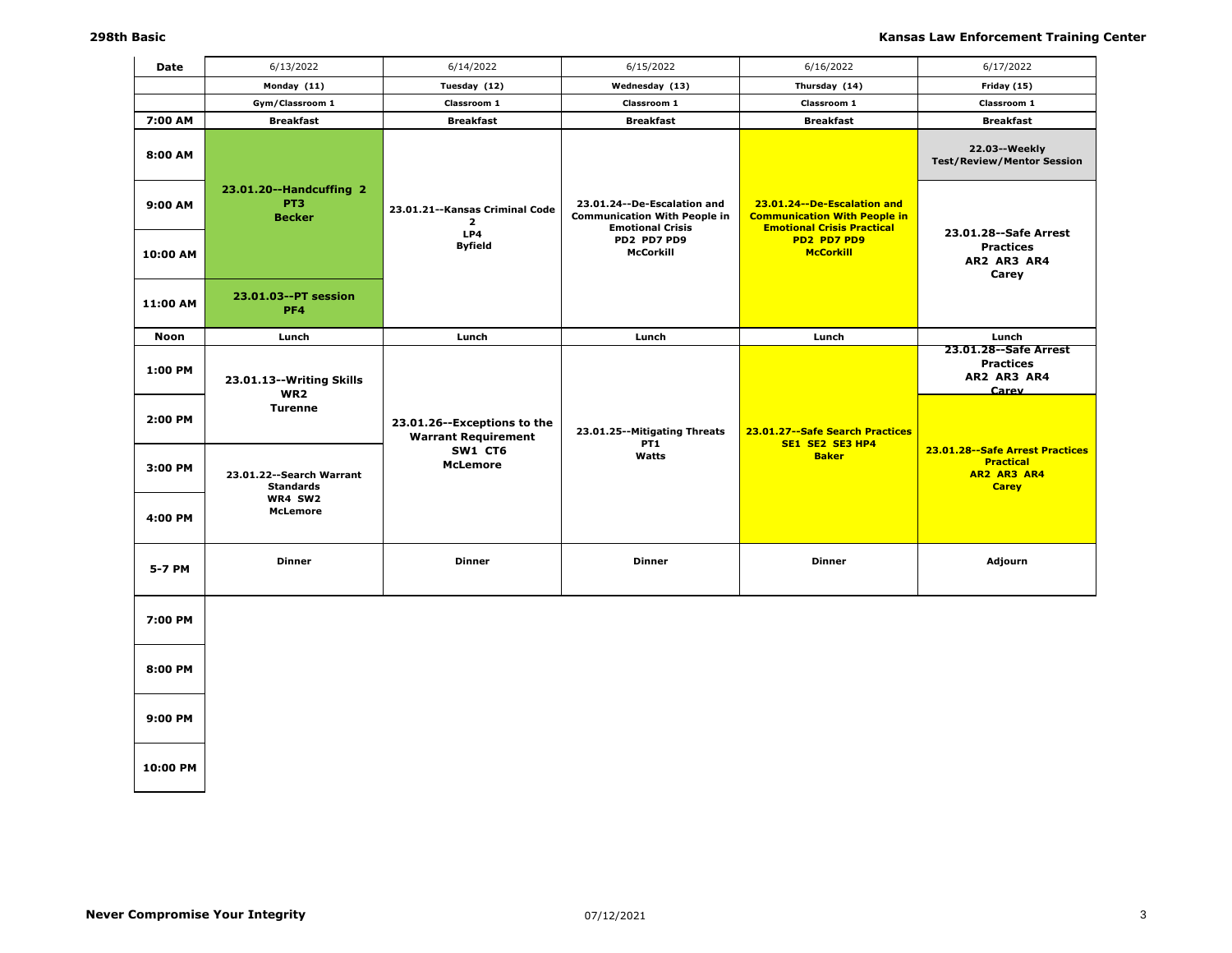| Date     | 6/20/2022                                                                               | 6/21/2022                                                   | 6/22/2022                                                 | 6/23/2022                                            | 6/24/2022                                            |
|----------|-----------------------------------------------------------------------------------------|-------------------------------------------------------------|-----------------------------------------------------------|------------------------------------------------------|------------------------------------------------------|
|          | Monday (16)                                                                             | Tuesday (17)                                                | Wednesday (18)                                            | Thursday (19)                                        | Friday (20)                                          |
|          | Classroom 7/Gymnasium                                                                   | Classroom 7                                                 | Classroom 7/Gymnasium                                     | <b>Classroom 7</b>                                   | Classroom 7/Gymnasium                                |
| 7:00 AM  | <b>Breakfast</b>                                                                        | <b>Breakfast</b>                                            | <b>Breakfast</b>                                          | <b>Breakfast</b>                                     | <b>Breakfast</b>                                     |
| 8:00 AM  | 23.02.01--Control, Custody and<br><b>Defense</b><br><b>PT4 PT5 HP2</b><br><b>Becker</b> | 23.01.03--PT session<br>PF4                                 |                                                           |                                                      | 22.04 -- Weekly<br><b>Test/Review/Mentor Session</b> |
| 9:00 AM  |                                                                                         | 23.02.02 -- Law Enforcement                                 | 23.02.06--Risk Management<br><b>During Arrests</b><br>UF1 | 23.02.05--Tactical Casualty Care<br>CR <sub>3</sub>  | 23.02.08--Patrol Interviews<br><b>IV3 FP11</b>       |
| 10:00 AM | 23.02.01--Control, Custody and<br><b>Defense</b><br>PT4 PT5 HP2<br><b>Becker</b>        | Responder<br>SP4 FP 2 FP 6 FP8 FP9 FP10<br><b>Satterlee</b> | Watts                                                     | <b>Jolliff</b>                                       | <b>McClarty</b>                                      |
| 11:00 AM |                                                                                         |                                                             |                                                           |                                                      | 23.01.03--PT session<br>PF4                          |
| 12:00    | Lunch                                                                                   | Lunch                                                       | Lunch                                                     | Lunch                                                | Lunch                                                |
| 1:00 PM  | 23.01.03--PT session<br>PF4                                                             |                                                             |                                                           | 23.02.05--Tactical Casualty Care<br><b>Practical</b> |                                                      |
| 2:00 PM  | 23.01--Bench Mark Test #1                                                               | 23.02.02--Law Enforcement<br><b>Responder Practical</b>     | 23.02.03 -- Subject Control<br><b>Techniques</b>          | CR3<br><b>Jolliff</b>                                | 23.02.09--Basics of Self- Defense<br><b>PT4 PT5</b>  |
| 3:00 PM  | 24.01--Performance Test #1                                                              | SP4 BA4 CO4<br><b>Satterlee</b>                             | <b>PT4 PT5</b><br><b>Becker</b>                           | 23.02.04--Self Control and Duty<br>to Intervene      | <b>Becker</b>                                        |
| 4:00 PM  |                                                                                         |                                                             |                                                           | UF5<br>Carey                                         |                                                      |
| 5-7 PM   | <b>Dinner</b>                                                                           | <b>Dinner</b>                                               | <b>Dinner</b>                                             | <b>Dinner</b>                                        | Adjourn                                              |
| 6:00 PM  |                                                                                         |                                                             |                                                           |                                                      |                                                      |
| 7:00 PM  |                                                                                         |                                                             |                                                           |                                                      |                                                      |
| 8:00 PM  |                                                                                         |                                                             |                                                           |                                                      |                                                      |
| 9:00 PM  |                                                                                         |                                                             |                                                           |                                                      |                                                      |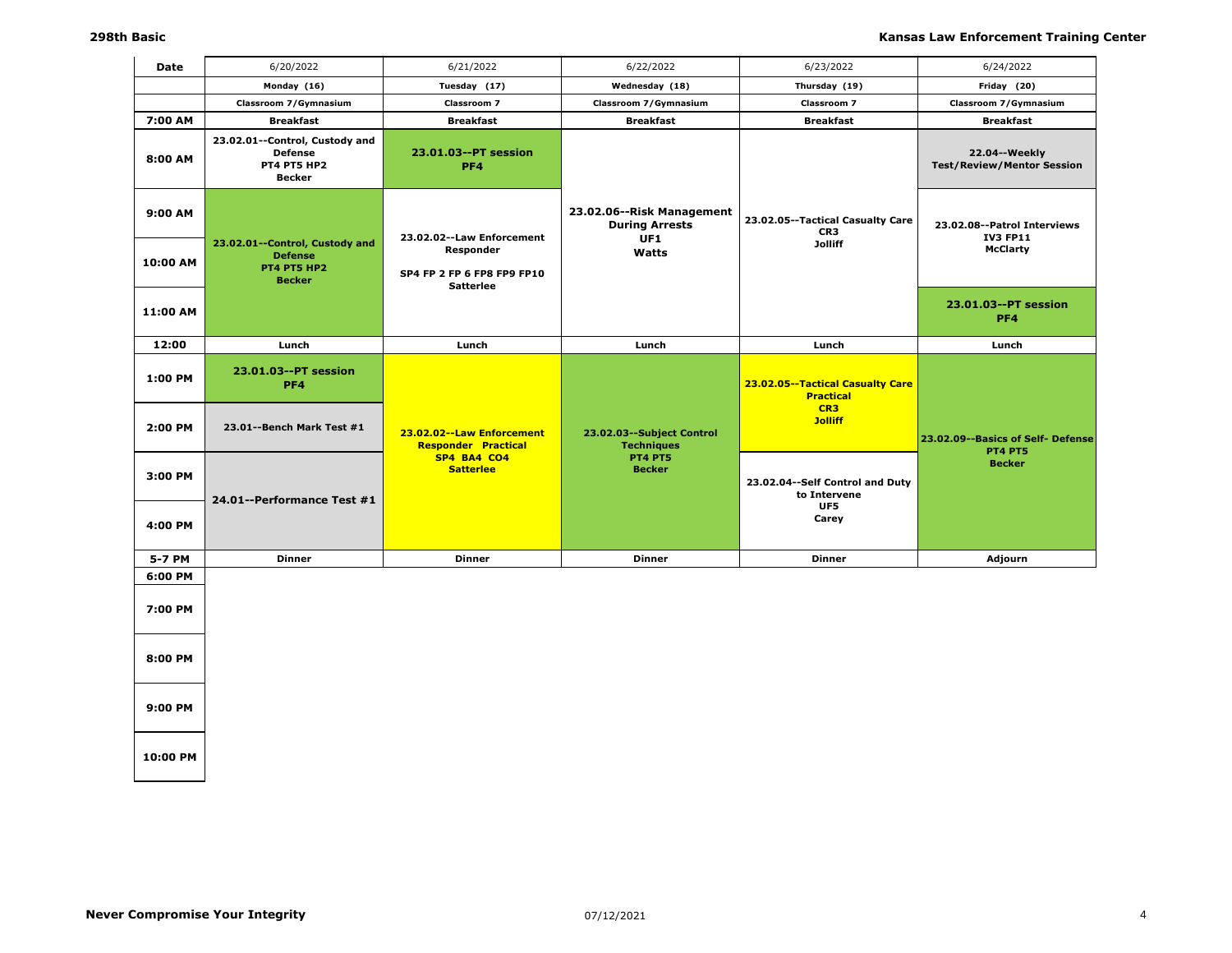| Date        | 6/27/2022                                                  | 6/28/2022                                                               | 6/29/2022                                                                                   | 6/30/2022                                                                                | 7/1/2022                                            |
|-------------|------------------------------------------------------------|-------------------------------------------------------------------------|---------------------------------------------------------------------------------------------|------------------------------------------------------------------------------------------|-----------------------------------------------------|
|             | Monday (21)                                                | Tuesday (22)                                                            | Wednesday (23)                                                                              | Thursday (24)                                                                            | Friday (25)                                         |
|             | Classroom 7                                                | Classroom 7                                                             | Classroom 7/Gymnasium                                                                       | Classroom 7/Gymnasium                                                                    | Classroom 7                                         |
| 7:00 AM     | <b>Breakfast</b>                                           | <b>Breakfast</b>                                                        | <b>Breakfast</b>                                                                            | <b>Breakfast</b>                                                                         | <b>Breakfast</b>                                    |
| 8:00 AM     | 23.02.12--Community Policing<br>PU5 CS5 FP4                | 23.01.03--PT session<br>PF4                                             |                                                                                             | 22.05 -- Weekly<br><b>Test/Review/Mentor Session</b>                                     |                                                     |
| 9:00 AM     | Livingston                                                 |                                                                         | 23.02.13--Interactions with<br>People in Mental Health Crisis<br>PD1 PD3 PD6 PD8, PD9 PD11, | 23.02.15--Interaction with the<br><b>Elderly and Persons with</b><br><b>Disabilities</b> | 23.02.22--Intro to Interrogation<br><b>LP1 IV1</b>  |
| 10:00 AM    | 23.02.07--Critical Thinking<br>Exercise                    | 23.02.10--Admissions and<br><b>Confessions</b><br>LP1<br><b>Byfield</b> | <b>PD12</b><br>McCorkill                                                                    | CC2 PD5 PL4 FP5<br><b>Mangels</b>                                                        | <b>Jolliff</b>                                      |
| 11:00 AM    | TC4<br><b>Satterlee</b>                                    |                                                                         |                                                                                             | 23.01.20--Handcuffing 3<br>PT <sub>3</sub><br><b>Becker</b>                              |                                                     |
| <b>Noon</b> | Lunch                                                      | Lunch                                                                   | Lunch                                                                                       | Lunch                                                                                    | Lunch                                               |
| 1:00 PM     | 23.02.17 -- Prisoner Care and<br>Liability<br>PL3 PL5      |                                                                         |                                                                                             | 23.01.20--Handcuffing 3<br>PT <sub>3</sub><br><b>Becker</b>                              |                                                     |
| 2:00 PM     | <b>Byfield</b>                                             | 23.02.11 -- Special Issues in<br><b>Prisoner Transport</b>              | 23.02.14 -- Law Enforcement<br><b>Baton</b>                                                 | 23.02.16--Ground Self-                                                                   | 23.02.22--Interrogation Practical<br><b>LP1 IV1</b> |
| 3:00 PM     | 23.02.23 -- Incident/Roadside<br>Safety<br><b>CO3 FP16</b> | HP3 HP6 HP5 FP19<br><b>Baker</b>                                        | <b>PT4 PT5</b><br><b>Becker</b>                                                             | <b>Defense</b><br><b>PT4 PT5</b><br><b>Becker</b>                                        | <b>Jolliff</b>                                      |
| 4:00 PM     | <b>Baney</b>                                               |                                                                         |                                                                                             |                                                                                          |                                                     |
| 5-7 PM      | <b>Dinner</b>                                              | <b>Dinner</b>                                                           | <b>Dinner</b>                                                                               | <b>Dinner</b>                                                                            | Adjourn                                             |
| 6:00 PM     |                                                            |                                                                         |                                                                                             |                                                                                          |                                                     |
| 7:00 PM     |                                                            |                                                                         |                                                                                             |                                                                                          |                                                     |
| 8:00 PM     |                                                            |                                                                         |                                                                                             |                                                                                          |                                                     |
| 9:00 PM     |                                                            |                                                                         |                                                                                             |                                                                                          |                                                     |
|             |                                                            |                                                                         |                                                                                             |                                                                                          |                                                     |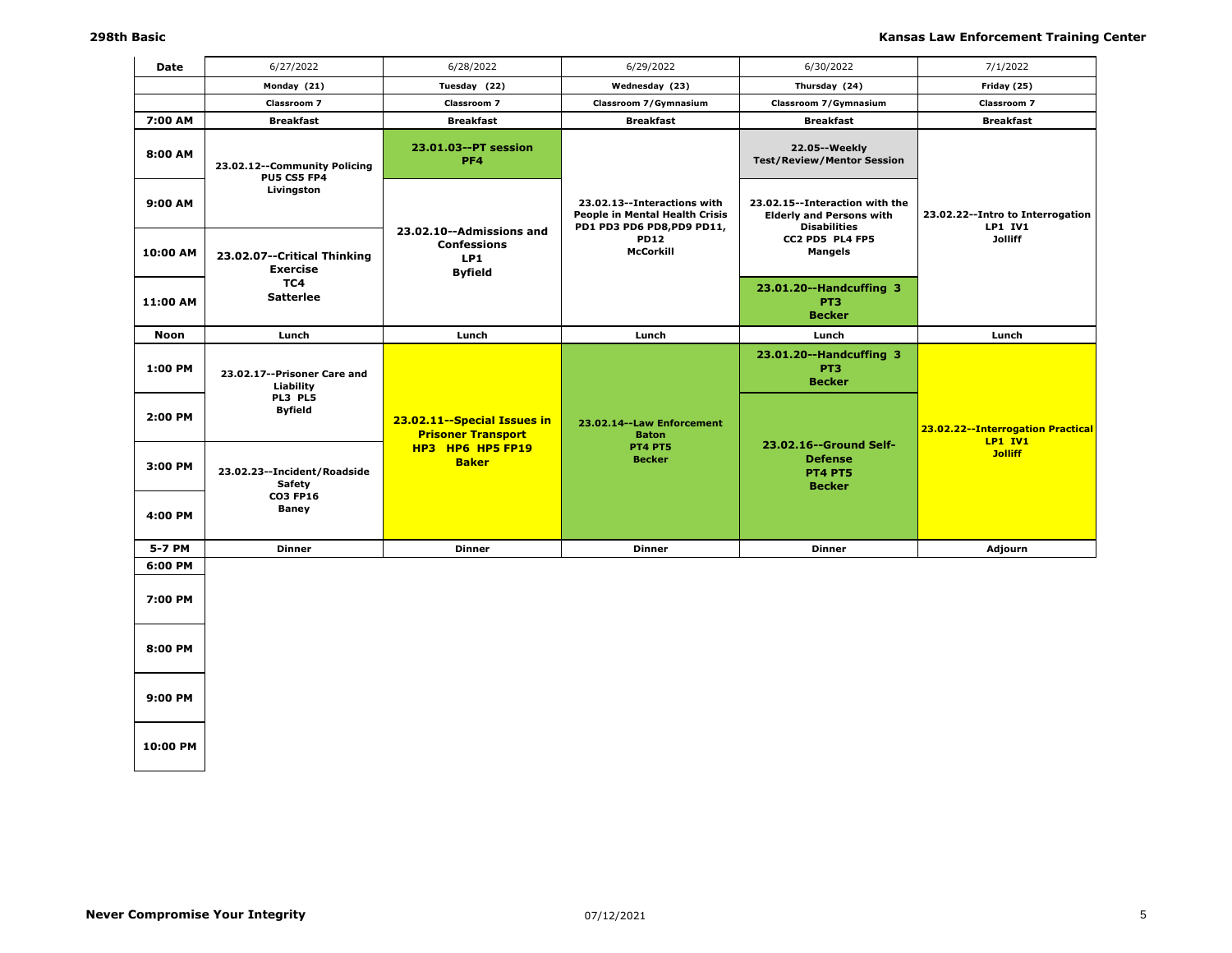| Date                                     | 7/11/2022                                                   | 7/12/2022                                       | 7/13/2022                                                                                  | 7/14/2022                                                                               | 7/15/2022                                                                                             |
|------------------------------------------|-------------------------------------------------------------|-------------------------------------------------|--------------------------------------------------------------------------------------------|-----------------------------------------------------------------------------------------|-------------------------------------------------------------------------------------------------------|
|                                          | Monday (26)                                                 | Tuesday (27)                                    | Wednesday (28)                                                                             | Thursday (29)                                                                           | Friday (30)                                                                                           |
|                                          | <b>Classroom 7</b>                                          | Range                                           | <b>RANGE</b>                                                                               | <b>Classroom 7</b>                                                                      | <b>Classroom 7</b>                                                                                    |
| 7:00 AM                                  | <b>Breakfast</b>                                            | <b>Breakfast</b>                                | <b>Breakfast</b>                                                                           | <b>Breakfast</b>                                                                        | <b>Breakfast</b>                                                                                      |
| 8:00 AM                                  | 23.02.19--Promoting Public Trust<br><b>PU3 PU4 PU 6 PU7</b> |                                                 |                                                                                            | 23.01.03--PT session<br>PF4                                                             | 22.06--Weekly<br><b>Test/Review/Mentor Session</b>                                                    |
| 9:00 AM<br>10:00 AM                      | <b>Mangels</b>                                              | 23.02.24 -- RANGE<br><b>Baney</b>               | 23.02.24 -- RANGE<br><b>Baney</b>                                                          | 23.02.18--Patrol Techniques<br>SP5 PT6 FP1 FP7                                          | 23.02.26 -- Building and Area<br>Search<br>BA1 BA2 BA3 BA4 BA5 BA7 PL6<br><b>Torres</b>               |
| 11:00 AM                                 | 23.02.20--Intro to Firearms<br><b>Baney</b>                 |                                                 |                                                                                            | <b>Satterlee</b>                                                                        | 23.02.26--Building and Area<br><b>Search Practical</b><br><b>BA5 BA3 BA6 BA7 PL6</b><br><b>Torres</b> |
| <b>Noon</b>                              | Lunch                                                       | Lunch                                           | Lunch                                                                                      | Lunch                                                                                   | Lunch                                                                                                 |
| 1:00 PM<br>2:00 PM<br>3:00 PM<br>4:00 PM | 23.02.21 -- Fundamentals of<br>Marksmanship<br><b>Baney</b> | 23.02.24 -- RANGE<br><b>Baney</b><br><b>BA4</b> | 23.02.24 -- RANGE<br><b>Baney</b>                                                          | 23.02.18--Patrol Techniques<br><b>Practical</b><br><b>SP5 LP6 PT3</b><br><b>Turenne</b> | 23.02.26--Building and Area<br><b>Search Practical</b><br><b>BA5 BA3 BA6 BA7 PL6</b><br><b>Torres</b> |
| 5-7 PM                                   | <b>Dinner</b>                                               | <b>Dinner</b>                                   | <b>Dinner</b>                                                                              | <b>Dinner</b>                                                                           | Adjourn                                                                                               |
| 6:00 PM<br>7:00 PM                       |                                                             |                                                 | 23.02.25 -- Intro to Reduced Light<br><b>Shooting 15.05 (1)</b><br><b>Instructor Baney</b> |                                                                                         |                                                                                                       |
| 8:00 PM                                  |                                                             |                                                 | <b>Reduced Light Shooting Practical</b><br>15.09(1)<br><b>Instructor Baney</b>             |                                                                                         |                                                                                                       |
| 9:00 PM                                  |                                                             |                                                 |                                                                                            |                                                                                         |                                                                                                       |
| 10:00 PM                                 |                                                             |                                                 |                                                                                            |                                                                                         |                                                                                                       |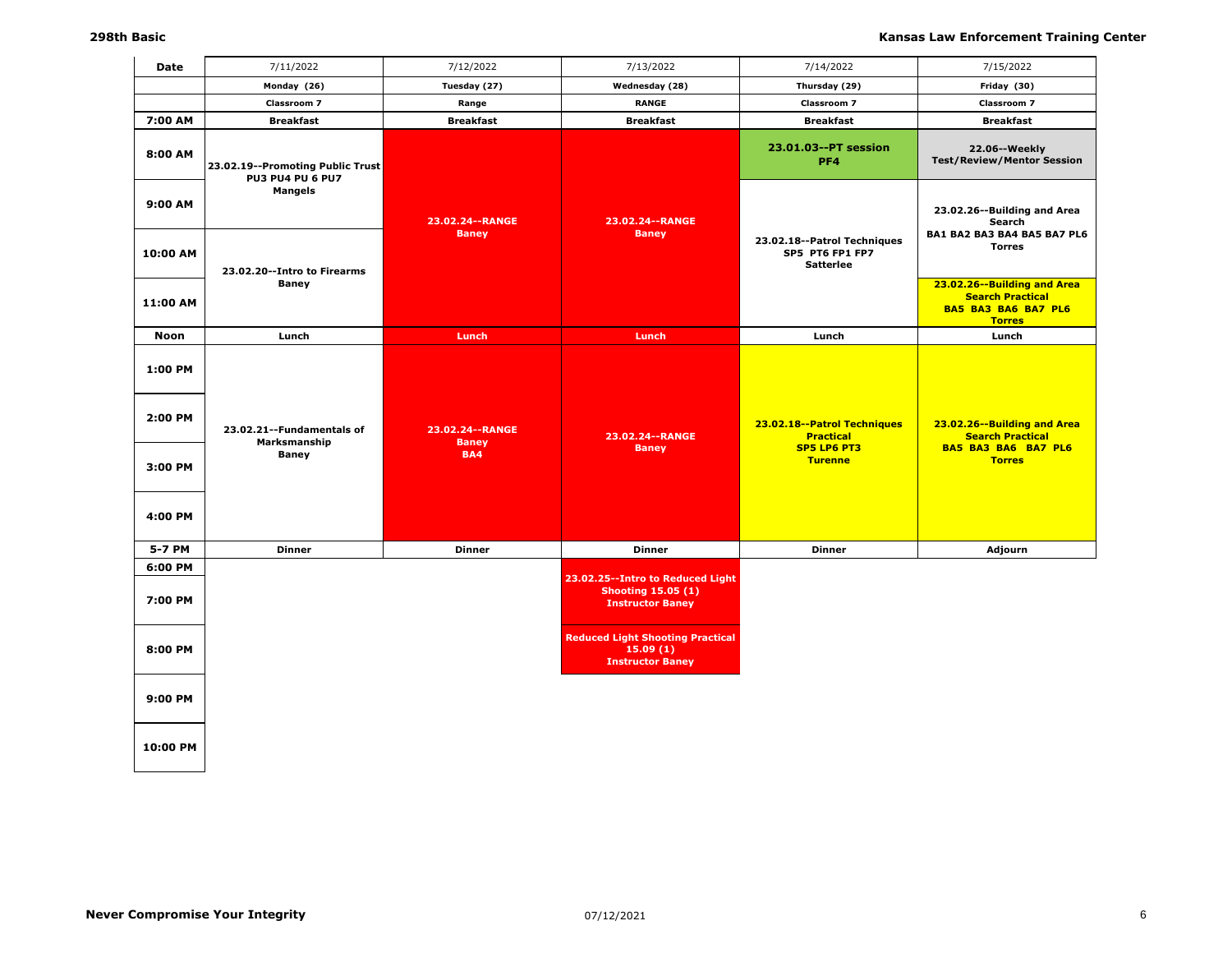| Date     | 7/18/2022                                         | 7/19/2022         | 7/20/2022         | 7/21/2022                                                                    | 7/22/2022                                                                                |
|----------|---------------------------------------------------|-------------------|-------------------|------------------------------------------------------------------------------|------------------------------------------------------------------------------------------|
|          | Monday (31)                                       | Tuesday (32)      | Wednesday (33)    | Thursday (34)                                                                | Friday (35)                                                                              |
|          | Classroom 5                                       | Range             | Range             | Classroom 5/Gymnasium                                                        | Classroom 5                                                                              |
| 7:00 AM  | <b>Breakfast</b>                                  | <b>Breakfast</b>  | <b>Breakfast</b>  | <b>Breakfast</b>                                                             | <b>Breakfast</b>                                                                         |
| 8:00 AM  | 23.01.03--PT session<br>PF4                       |                   |                   |                                                                              |                                                                                          |
| 9:00 AM  | 23.02--Bench Mark Test # 2                        | 23.02.24 -- RANGE | 23.02.24 -- RANGE | 23.03.02 -- Searching Vehicles<br><b>SV1 SV2 SV3 VS6 HP1</b><br><b>Baker</b> | 23.02.13--Interactions with<br><b>People in Mental Health Crisis</b><br><b>Practical</b> |
| 10:00 AM | 24.02--Performance Test #2                        | <b>Baney</b>      | <b>Baney</b>      |                                                                              | <b>PD10</b><br><b>McCorkill</b>                                                          |
| 11:00 AM |                                                   |                   |                   | 23.01.03--PT session<br>PF4                                                  |                                                                                          |
| Noon     | Lunch                                             | Lunch             | Lunch             | Lunch                                                                        | Lunch                                                                                    |
| 1:00 PM  |                                                   |                   |                   |                                                                              |                                                                                          |
| 2:00 PM  | 23.03.14--Patrol Narcotics<br><b>SA2 IV2 FP21</b> | 23.02.24 -- RANGE | 23.02.24 -- RANGE | 23.03.01 -- Chemical Agents<br><b>PT4 PT5</b>                                | 23.03.04 -- Rules of the Road<br><b>VS1 LP4 FP14</b>                                     |
| 3:00 PM  | <b>Torres</b>                                     | <b>Baney</b>      | <b>Baney</b>      | <b>Becker</b>                                                                | <b>Myers</b>                                                                             |
| 4:00 PM  |                                                   |                   |                   |                                                                              |                                                                                          |
| 5-7 PM   | <b>Dinner</b>                                     | <b>Dinner</b>     | <b>Dinner</b>     | <b>Dinner</b>                                                                | Adjourn                                                                                  |
| 6:00 PM  |                                                   |                   |                   |                                                                              |                                                                                          |
| 7:00 PM  |                                                   |                   |                   |                                                                              |                                                                                          |
| 8:00 PM  |                                                   |                   |                   |                                                                              |                                                                                          |
| 9:00 PM  |                                                   |                   |                   |                                                                              |                                                                                          |
|          |                                                   |                   |                   |                                                                              |                                                                                          |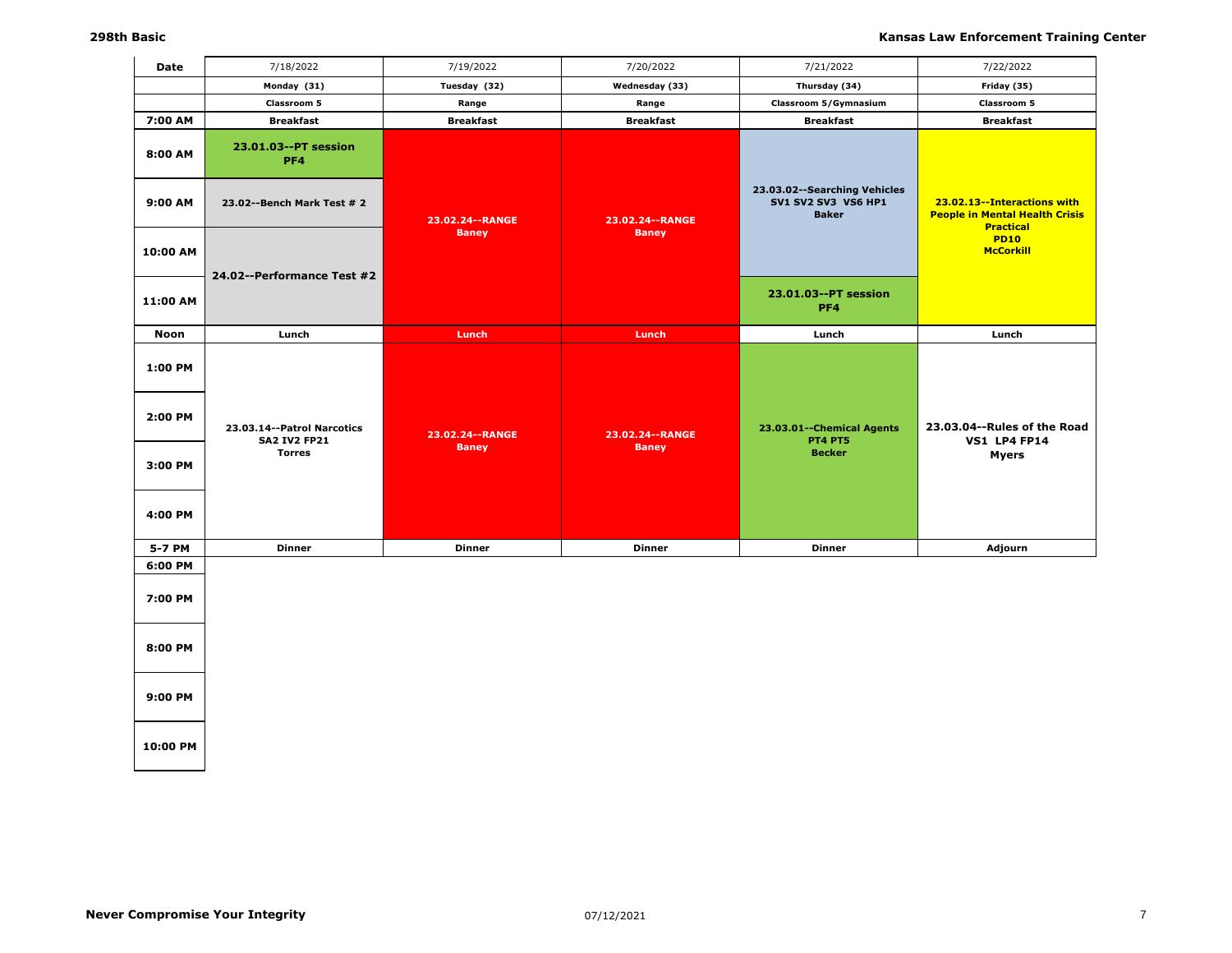| <b>Date</b> | 7/25/2022                                                                | 7/26/2022                                                              | 7/27/2022                                                                | 7/28/2022                                     | 7/29/2022                                                                         |
|-------------|--------------------------------------------------------------------------|------------------------------------------------------------------------|--------------------------------------------------------------------------|-----------------------------------------------|-----------------------------------------------------------------------------------|
|             | Monday (36)                                                              | Tuesday (37)                                                           | Wednesday (38)                                                           | Thursday (39)                                 | Friday (40)                                                                       |
|             | Classroom 2                                                              | Classroom 2                                                            | Classroom 2                                                              | <b>Classroom 2</b>                            | Classroom 2                                                                       |
| 7:00 AM     | <b>Breakfast</b>                                                         | <b>Breakfast</b>                                                       | <b>Breakfast</b>                                                         | <b>Breakfast</b>                              | <b>Breakfast</b>                                                                  |
| 8:00 AM     |                                                                          |                                                                        |                                                                          |                                               | 22.07--Weekly<br><b>Test/Review/Mentor Session</b>                                |
| 9:00 AM     | 23.03.15 -- Standardized Field<br><b>Sobriety Testing</b><br><b>FP17</b> | 23.03.15--Standardized Field<br><b>Sobriety Testing</b><br><b>FP17</b> | 23.03.15 -- Standardized Field<br><b>Sobriety Testing</b><br><b>FP17</b> | 23.03.16--Intoxilyzer Training<br><b>FP17</b> | 23.03.13--Applied Critical<br><b>Thinking Problem in</b><br><b>Animal Cruelty</b> |
| 10:00 AM    | <b>Warner</b>                                                            | <b>Warner</b>                                                          | <b>Warner</b>                                                            |                                               | <b>TC3 SI3</b><br>Ohlde                                                           |
| 11:00 AM    |                                                                          |                                                                        |                                                                          |                                               | 23.01.03--PT session<br>PF4                                                       |
| Noon        | Lunch                                                                    | Lunch                                                                  | Lunch                                                                    | Lunch                                         | Lunch                                                                             |
| 1:00 PM     |                                                                          |                                                                        |                                                                          |                                               |                                                                                   |
| 2:00 PM     | 23.03.15 -- Standardized Field<br><b>Sobriety Testing</b>                | 23.03.15 -- Standardized Field<br><b>Sobriety Testing</b>              | 23.03.15 -- Standardized Field<br><b>Sobriety Testing</b>                | 23.03.16 -- Intoxilyzer Training              | 23.03.03--Physical Skills and<br><b>Tactics</b>                                   |
| 3:00 PM     | <b>FP17</b><br><b>Warner</b>                                             | <b>FP17</b><br><b>Warner</b>                                           | <b>FP17</b><br><b>Warner</b>                                             | <b>FP17</b>                                   | <b>PT4 PT5</b><br><b>Becker</b>                                                   |
| 4:00 PM     |                                                                          |                                                                        |                                                                          |                                               |                                                                                   |
| 5-7 PM      | <b>Dinner</b>                                                            | <b>Dinner</b>                                                          | <b>Dinner</b>                                                            | <b>Dinner</b>                                 | Adjourn                                                                           |
| 6:00 PM     |                                                                          |                                                                        |                                                                          |                                               |                                                                                   |
| 7:00 PM     |                                                                          |                                                                        |                                                                          |                                               |                                                                                   |
| 8:00 PM     |                                                                          |                                                                        |                                                                          |                                               |                                                                                   |
| 9:00 PM     |                                                                          |                                                                        |                                                                          |                                               |                                                                                   |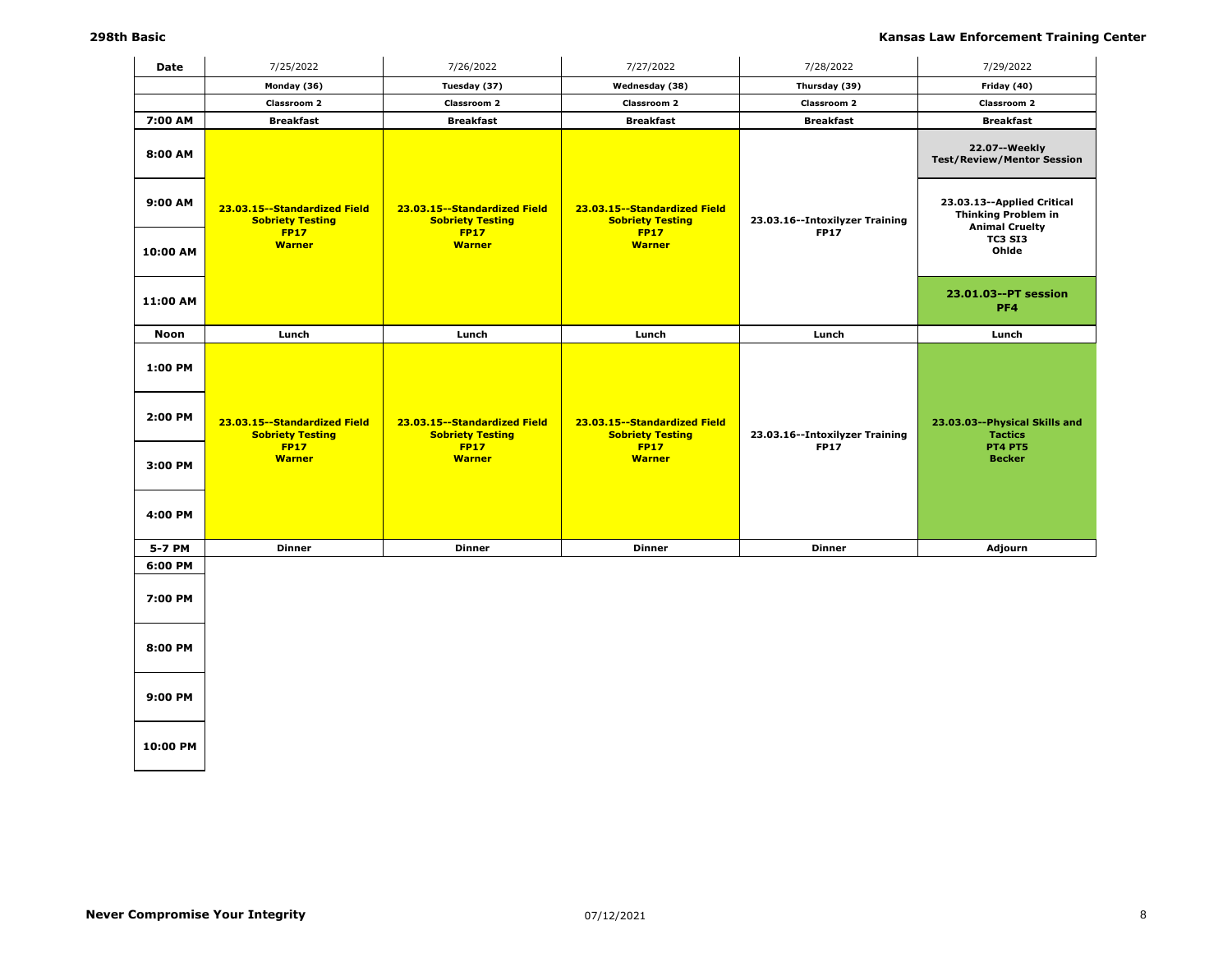| Date               | 8/1/2022                                                         | 8/2/2022                                                            | 8/3/2022                                     | 8/4/2022                                   | 8/5/2022                                                                        |
|--------------------|------------------------------------------------------------------|---------------------------------------------------------------------|----------------------------------------------|--------------------------------------------|---------------------------------------------------------------------------------|
|                    | Monday (41)                                                      | Tuesday (42)                                                        | Wednesday (43)                               | Thursday (44)                              | Friday (45)                                                                     |
|                    | Classroom 2                                                      | <b>Classroom 2</b>                                                  | <b>Classroom 2</b>                           | Range                                      | Classroom 2                                                                     |
| 7:00 AM            | Breakfast                                                        | <b>Breakfast</b>                                                    | <b>Breakfast</b>                             | <b>Breakfast</b>                           | <b>Breakfast</b>                                                                |
| 8:00 AM<br>9:00 AM | 23.03.08--Crowd Control<br>CR4 CS7<br>Carey                      | 23.02.09 -- Vehicle Stops<br><b>VS2 VS5</b>                         |                                              |                                            | 23.03.17--Juvenile Intervention<br><b>JV1 JV2 JV3 JV4</b>                       |
|                    |                                                                  | <b>Buettgenbach</b>                                                 | 23.02.09--Vehicle Stops                      |                                            | <b>Myers</b>                                                                    |
| 10:00 AM           | 23.03.05--Searching People<br><b>Incident to Arrest</b><br>AR5   |                                                                     | <b>VS5 VS4</b><br><b>Buettgenbach</b>        | 23.03.11 -- Intro to Rifle<br><b>Baney</b> |                                                                                 |
| 11:00 AM           | <b>Baker</b>                                                     | 23.01.03--PT session<br>PF4                                         |                                              |                                            | 23.03.18 -- Crimes Against<br>Children<br><b>JV5 SC2 SC3</b><br><b>McClarty</b> |
| Noon               | Lunch                                                            | Lunch                                                               | Lunch                                        | Lunch                                      | Lunch                                                                           |
| 1:00 PM            | 23.03.06--Prisoner Transport and<br><b>Transfer</b>              | 23.02.09 -- Vehicle Stops<br><b>VS2 VS5</b><br><b>Buettgenbach</b>  |                                              |                                            |                                                                                 |
| 2:00 PM            | AR6 AR7 AR9 AR10 HP1<br><b>Baker</b>                             |                                                                     | 23.02.09 -- Vehicle Stops<br>VS <sub>2</sub> | 23.03.12 -- Intro to Shotgun               | 23.03.18 -- Crimes Against<br>Children                                          |
| 3:00 PM            | 23.03.07--Legal Aspects of<br><b>Emergency Vehicle Operation</b> | 23.03.10--Police Liability<br>PL1 PL2 PL7 PL8 PL9<br><b>Byfield</b> | <b>Buettgenbach</b>                          | <b>Baney</b>                               | <b>JV5 SC2 SC3</b><br><b>McClarty</b>                                           |
| 4:00 PM            | White                                                            |                                                                     |                                              |                                            |                                                                                 |
| 5-7 PM             | <b>Dinner</b>                                                    | <b>Dinner</b>                                                       | <b>Dinner</b>                                | <b>Dinner</b>                              | Adjourn                                                                         |
| 6:00 PM            |                                                                  |                                                                     |                                              |                                            |                                                                                 |
| 7:00 PM            |                                                                  |                                                                     |                                              |                                            |                                                                                 |
| 8:00 PM            |                                                                  |                                                                     |                                              |                                            |                                                                                 |
| 9:00 PM            |                                                                  |                                                                     |                                              |                                            |                                                                                 |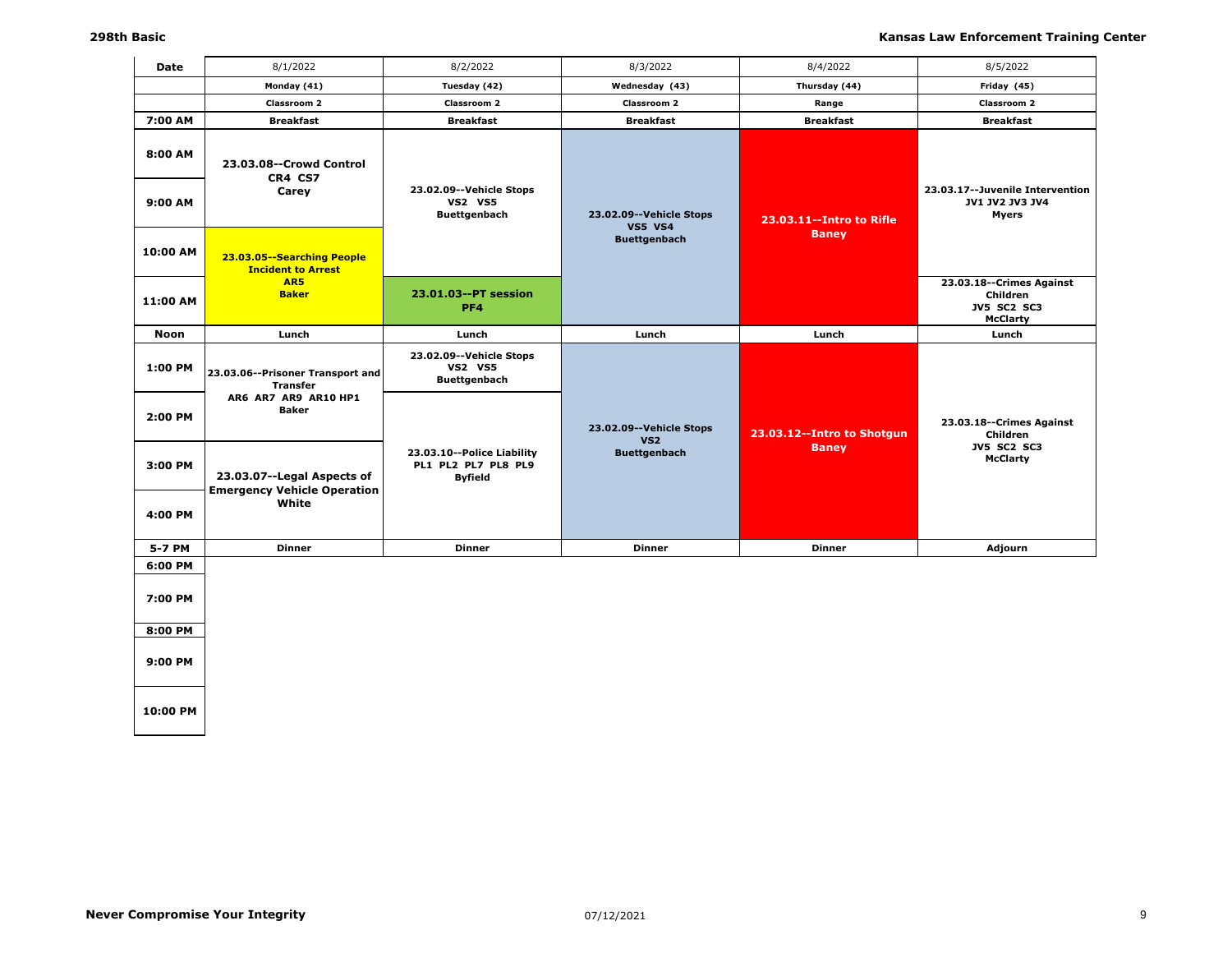| Date                          | 8/8/2022                                                     | 8/9/2022                                                                       | 8/10/2022                                                                           | 8/11/2022                                                                                               | 8/12/2022                                                                                                  |
|-------------------------------|--------------------------------------------------------------|--------------------------------------------------------------------------------|-------------------------------------------------------------------------------------|---------------------------------------------------------------------------------------------------------|------------------------------------------------------------------------------------------------------------|
|                               | Monday (46)                                                  | Tuesday (47)                                                                   | Wednesday (48)                                                                      | Thursday (49)                                                                                           | Friday (50)                                                                                                |
|                               | <b>Classroom 2</b>                                           | <b>Classroom 2</b>                                                             | <b>Classroom 2</b>                                                                  | Classroom 2                                                                                             | <b>Classroom 2</b>                                                                                         |
| 7:00 AM                       | <b>Breakfast</b>                                             | <b>Breakfast</b>                                                               | <b>Breakfast</b>                                                                    | <b>Breakfast</b>                                                                                        | <b>Breakfast</b>                                                                                           |
| 8:00 AM                       | 23.01.03--PT session<br>PF4                                  | 23.04.03--Alcohol Investigations<br>SA <sub>1</sub>                            | 23.01.03--PT session<br>PF <sub>4</sub>                                             | 23.04.07--Evidence Processing<br>EV1 EV2 EV3 EV4 EV5 EV6                                                | 22.08--Weekly<br><b>Test/Review/Mentor Session</b>                                                         |
| 9:00 AM                       | 23.04.01--Courtroom Procedure<br>CT2 CT3 CT4 CT5 CT7 EV7 LP8 | Carey                                                                          |                                                                                     | Metzler                                                                                                 |                                                                                                            |
| 10:00 AM                      | <b>McLemore</b>                                              | 23.04.02 -- Serving Process<br><b>FP20</b><br><b>Buettgenbach</b>              | 23.04.05--Community Trust and<br>Involvement<br>CS 6 CC1 CC4 CC3 CM2 CM3<br>Mangels | 23.04.08--Fingerprinting                                                                                | 23.04.09--Death Notification<br>and Investigation<br><b>FP12</b><br><b>Jolliff</b>                         |
| 11:00 AM                      | 23.03--Benchmark Test #3                                     | 23.01.03--PT session<br>PF4                                                    |                                                                                     | EV1 EV2 EV3 EV4 EV5 EV6<br><b>McClarty</b>                                                              |                                                                                                            |
| <b>Noon</b>                   | Lunch                                                        | Lunch                                                                          | Lunch                                                                               | Lunch                                                                                                   | Lunch                                                                                                      |
| 1:00 PM<br>2:00 PM<br>3:00 PM | 24.03--Performance Test #3                                   | 23.04.04--Community<br><b>Interaction</b><br><b>CS2 CS3 FP18</b><br>Livingston | 23.04.06 -- Sex Crimes<br>SC1 SC2 CS1<br>Livingston                                 | 23.04.07--Evidence Processing<br><b>Practical</b><br>EV1 EV2 EV3 EV4 EV5 EV6<br><b>Metzler/McClarty</b> | 23.04.10--Communications with<br><b>Suicidal People in Crisis</b><br>PD4 PD6 PD12 PD11<br><b>McCorkill</b> |
| 4:00 PM<br>5-7 PM             | <b>Dinner</b>                                                | <b>Dinner</b>                                                                  | <b>Dinner</b>                                                                       | <b>Dinner</b>                                                                                           | Adjourn                                                                                                    |
| 6:00 PM                       |                                                              |                                                                                |                                                                                     |                                                                                                         |                                                                                                            |
| 7:00 PM                       |                                                              |                                                                                |                                                                                     |                                                                                                         |                                                                                                            |
| 8:00 PM<br>9:00 PM            |                                                              |                                                                                |                                                                                     |                                                                                                         |                                                                                                            |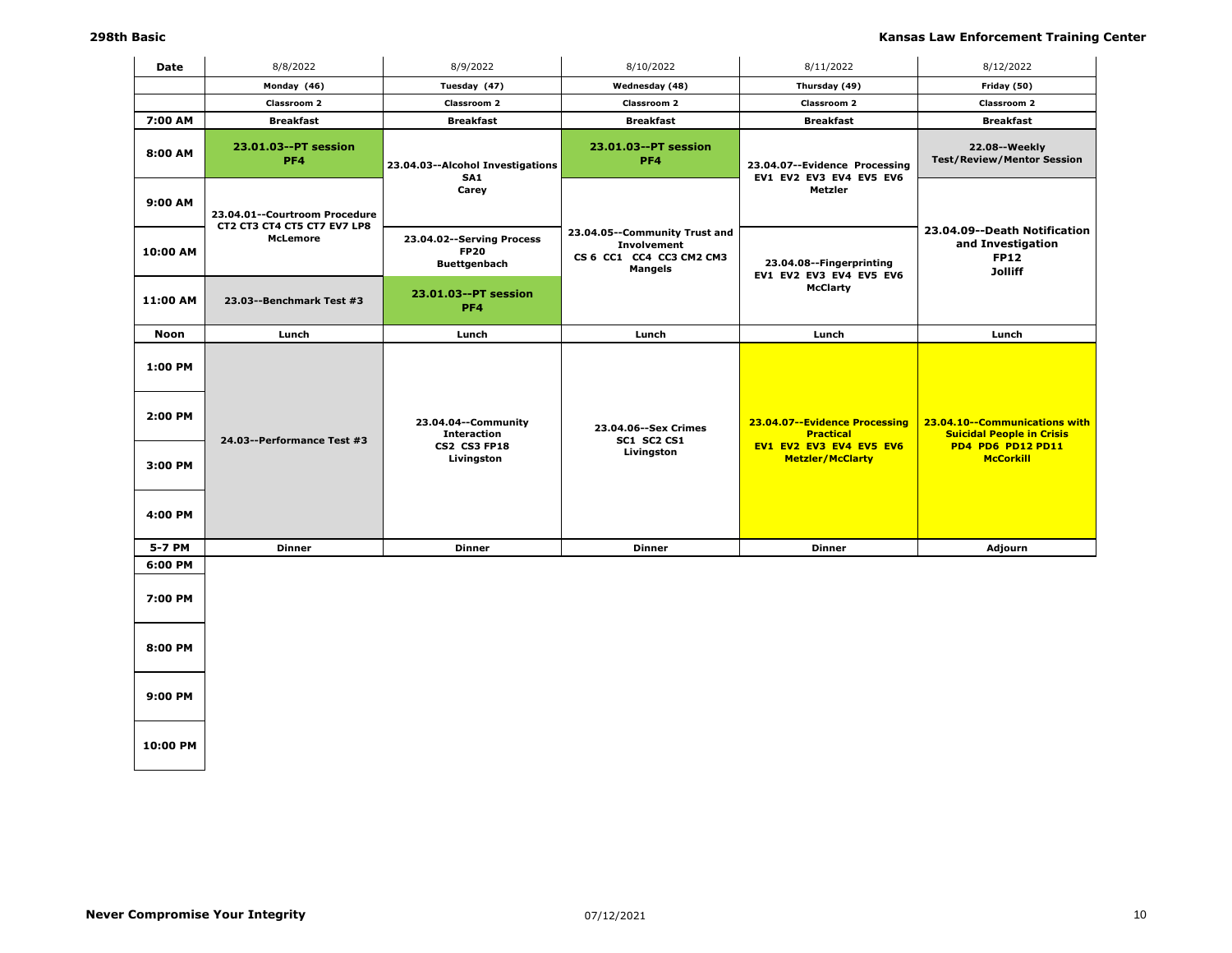| <b>Date</b>        | 8/15/2022                                                                             | 8/16/2022                                            | 8/17/2022                                         | 8/18/2022                                                                   | 8/19/2022                                                          |
|--------------------|---------------------------------------------------------------------------------------|------------------------------------------------------|---------------------------------------------------|-----------------------------------------------------------------------------|--------------------------------------------------------------------|
|                    | Monday (51)                                                                           | Tuesday (52)                                         | Wednesday (53)                                    | Thursday (54)                                                               | Friday (55)                                                        |
|                    | Classroom 5                                                                           | Classroom 5                                          | Classroom 2                                       | Classroom 5                                                                 | Classroom 5/Range                                                  |
| 7:00 AM            | <b>Breakfast</b>                                                                      | <b>Breakfast</b>                                     | <b>Classroom 5</b>                                | <b>Breakfast</b>                                                            | <b>Breakfast</b>                                                   |
| 8:00 AM            | 23.01.03--PT session<br>PF4                                                           | 23.04.14--Property Crimes<br>PP3 PP5 PP4 PP1 PP2 SM1 |                                                   |                                                                             | 22.09--Weekly<br><b>Test/Review/Mentor Session</b>                 |
| 9:00 AM            |                                                                                       | CS <sub>1</sub><br><b>Mangels</b>                    | 23.04.16 -- Collison                              | 23.04.16 -- Collison<br>CO5 CO6 CO7 CO8 CO10 CO11 CO5 CO6 CO7 CO8 CO10 CO11 | 23.04.17--Person Crimes<br><b>Investigations</b>                   |
| 10:00 AM           | 23.04.13--Managing Complex<br><b>Scenes</b><br>TC2 CR1 CR2 CR5 CR 6<br><b>Turenne</b> | 23.04.15 -- Financial Crimes<br><b>PP6 CS1</b>       | CO12 CO13 SP2 CR5<br>Ohlde                        | CO12 CO13 SP2 CR5<br>Ohlde                                                  | IV4 PC1 CS1 FP9<br>Metzler                                         |
| 11:00 AM           |                                                                                       | <b>Mangels</b>                                       |                                                   |                                                                             | 23.04.18 -- Elder Abuse<br><b>Investigations</b><br>SI5<br>Metzler |
| <b>Noon</b>        | Lunch                                                                                 | Lunch                                                | Lunch                                             | Lunch                                                                       | Lunch                                                              |
| 1:00 PM<br>2:00 PM | 23.04.11 -- Serious Injuries<br>and Fatal Collisions<br><b>VS1 CO7</b><br>Ohlde       | 23.04.16 -- Collison<br>CO5 CO6 CO7 CO8 CO10 CO11    | 23.04.16 -- Collison<br>CO5 CO6 CO7 CO8 CO10 CO11 | 23.04.16 -- Collison<br>CO5 CO6 CO7 CO8 CO10 CO11                           | 23.02.24 -- RANGE Qualifications                                   |
| 3:00 PM<br>4:00 PM | 23.04.12--Occupant Safety<br>SP <sub>1</sub><br>Ohlde                                 | CO12 CO13 SP2 CR5<br>Ohlde                           | CO12 CO13 SP2 CR5<br>Ohlde                        | CO12 CO13 SP2 CR5<br>Ohlde                                                  | <b>Baney</b>                                                       |
|                    |                                                                                       |                                                      |                                                   |                                                                             |                                                                    |
| 5-7 PM<br>6:00 PM  | <b>Dinner</b>                                                                         | <b>Dinner</b>                                        | <b>Dinner</b>                                     | <b>Dinner</b>                                                               | Adjourn                                                            |
| 7:00 PM            |                                                                                       |                                                      |                                                   |                                                                             |                                                                    |
| 8:00 PM            |                                                                                       |                                                      |                                                   |                                                                             |                                                                    |
| 9:00 PM            |                                                                                       |                                                      |                                                   |                                                                             |                                                                    |
| 10:00 PM           |                                                                                       |                                                      |                                                   |                                                                             |                                                                    |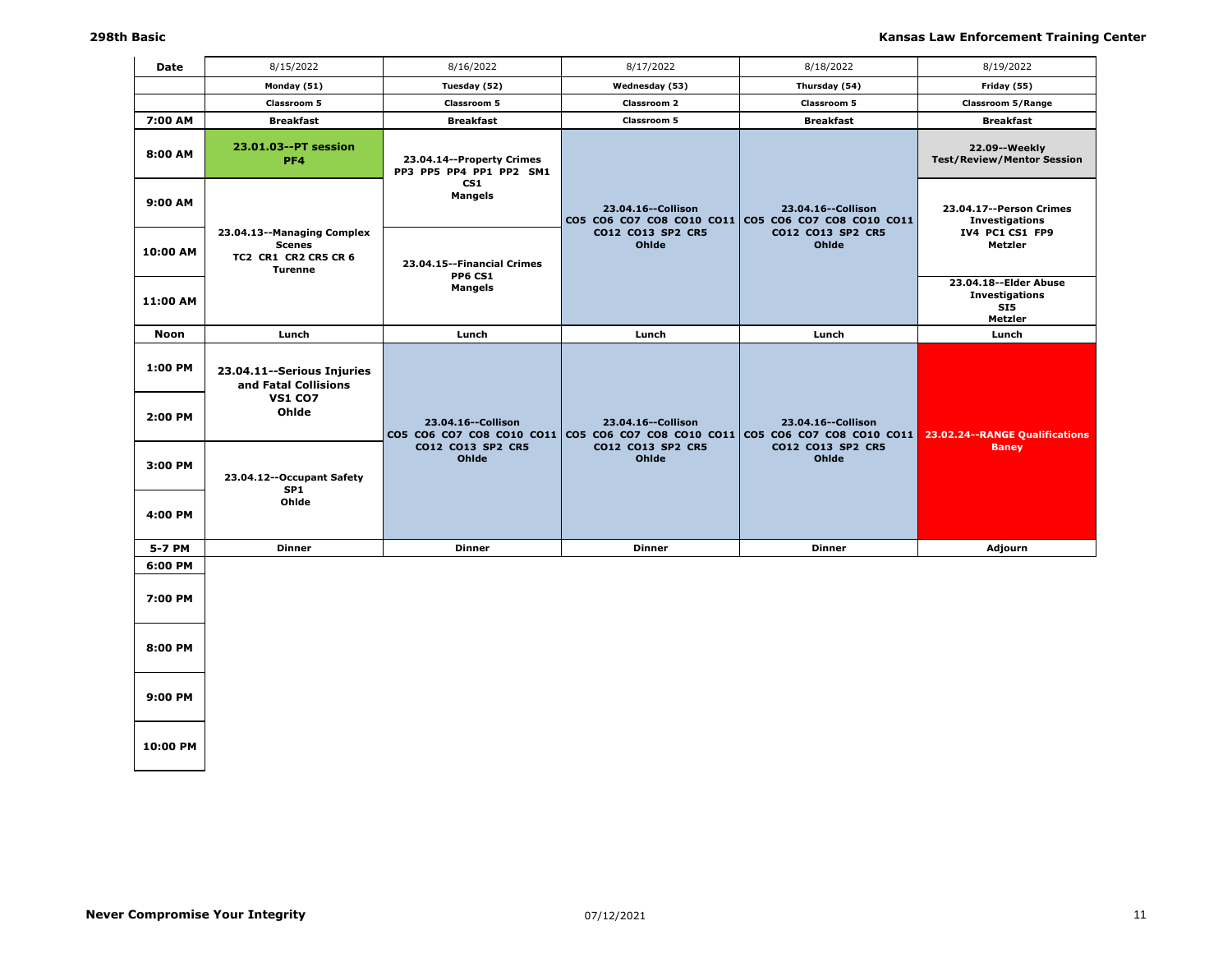| Date                                     | 8/22/2022                                                                                                                  | 8/23/2022                                                                                                                   | 8/24/2022                                                                                                                   | 8/25/2022                                                                                                   | 8/26/2022                                                                        |
|------------------------------------------|----------------------------------------------------------------------------------------------------------------------------|-----------------------------------------------------------------------------------------------------------------------------|-----------------------------------------------------------------------------------------------------------------------------|-------------------------------------------------------------------------------------------------------------|----------------------------------------------------------------------------------|
|                                          | Monday (56)                                                                                                                | Tuesday (57)                                                                                                                | Wednesday (58)                                                                                                              | Thursday (59)                                                                                               | Friday (60)                                                                      |
|                                          | <b>EVO Building</b>                                                                                                        | <b>EVO Building</b>                                                                                                         | <b>EVO Building</b>                                                                                                         | <b>EVO Building</b>                                                                                         | <b>EVO Building</b>                                                              |
| 7:00 AM                                  | <b>Breakfast</b>                                                                                                           | <b>Breakfast</b>                                                                                                            | <b>Breakfast</b>                                                                                                            | <b>Breakfast</b>                                                                                            | <b>Breakfast</b>                                                                 |
| 8:00 AM<br>9:00 AM                       | 23.04.19 -- Domestic Violence &<br><b>Stalking Lecture</b><br>DV1 DV2 DV6 DV7 DV8 CS1 PC2                                  | 23.04.20--Street Investigations<br>PC1 PP3 PP5 PP4 PP1 PP2                                                                  | 23.04.20--Street Investigations<br><b>Practical</b><br>PC1 PP3 PP5 PP4 PP1 PP2                                              | 23.04.19 -- Domestic Violence &<br><b>Stalking Practical</b>                                                | 23.04.21--High Risk Vehicle<br><b>Stops</b>                                      |
| 10:00 AM<br>11:00 AM                     | <b>CS1 FP13</b><br>Livingston                                                                                              | PP6 SM1 SM2 LP7 WR5 IV1<br><b>Metzler</b>                                                                                   | PP6 SM1 SM2 LP7 WR5 IV1<br><b>Metzler</b>                                                                                   | DV3 DV4 DV5 PC2 CS1 FP13<br><b>Livingston</b>                                                               | VS3<br>White                                                                     |
|                                          |                                                                                                                            |                                                                                                                             |                                                                                                                             |                                                                                                             |                                                                                  |
| Noon                                     | Lunch                                                                                                                      | Lunch                                                                                                                       | Lunch                                                                                                                       | Lunch                                                                                                       | Lunch                                                                            |
| 1:00 PM<br>2:00 PM<br>3:00 PM<br>4:00 PM | 23.04.19 -- Domestic Violence &<br><b>Stalking Lecture</b><br>DV1 DV2 DV6 DV7 DV8 CS1 PC2<br><b>CS1 FP13</b><br>Livingston | 23.04.20--Street Investigations<br><b>Practical</b><br>PC1 PP3 PP5 PP4 PP1 PP2<br>PP6 SM1 SM2 LP7 WR5 IV1<br><b>Metzler</b> | 23.04.20--Street Investigations<br><b>Practical</b><br>PC1 PP3 PP5 PP4 PP1 PP2<br>PP6 SM1 SM2 LP7 WR5 IV1<br><b>Metzler</b> | 23.04.19--Domestic Violence &<br><b>Stalking Practical</b><br>DV3 DV4 DV5 PC2 CS1 FP13<br><b>Livingston</b> | 23.04.21--High Risk Vehicle<br><b>Stops Practical</b><br><b>VS3 CO9</b><br>White |
| 5-7 PM                                   | <b>Dinner</b>                                                                                                              | <b>Dinner</b>                                                                                                               | <b>Dinner</b>                                                                                                               | <b>Dinner</b>                                                                                               | Adjourn                                                                          |
| 6:00 PM<br>7:00 PM                       | <b>FATS - Training</b>                                                                                                     |                                                                                                                             |                                                                                                                             | 23.05.07 -- Terrorism<br><b>SI1</b><br><b>Torres</b><br>6-8 PM                                              |                                                                                  |
| 8:00 PM<br>9:00 PM                       |                                                                                                                            |                                                                                                                             |                                                                                                                             |                                                                                                             |                                                                                  |
|                                          |                                                                                                                            |                                                                                                                             |                                                                                                                             |                                                                                                             |                                                                                  |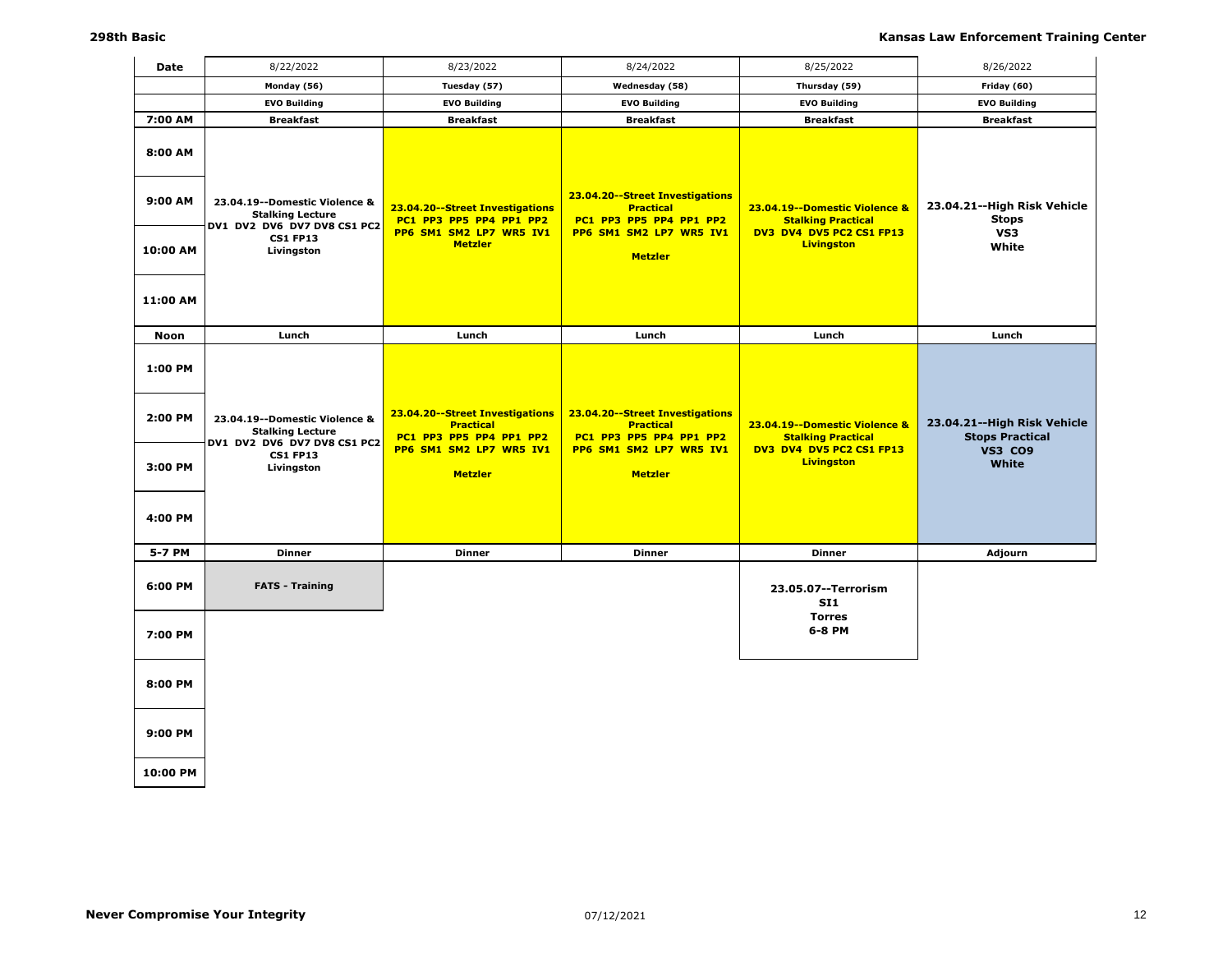| Date                | 8/29/2022                                                                    | 8/30/2022                                                          | 8/31/2022                                      | 9/1/2022                           | 9/2/2022                           |
|---------------------|------------------------------------------------------------------------------|--------------------------------------------------------------------|------------------------------------------------|------------------------------------|------------------------------------|
|                     | Monday (61)                                                                  | Tuesday (62)                                                       | Wednesday (63)                                 | Thursday (64)                      | Friday (65)                        |
|                     | <b>EVO Building</b>                                                          | <b>EVO Building</b>                                                | <b>EVO Building</b>                            | <b>EVO Building</b>                | <b>EVO Building</b>                |
| 7:00 AM             | <b>Breakfast</b>                                                             | <b>Breakfast</b>                                                   | <b>Breakfast</b>                               | <b>Breakfast</b>                   | <b>Breakfast</b>                   |
| 8:00 AM             | 23.04--Benchmark Test #4                                                     |                                                                    |                                                |                                    | <b>OFF</b>                         |
| 9:00 AM             |                                                                              | 23.05.01 -- Fundamentals of<br><b>Emergency Vehicle Operations</b> | 23.05.03 -- EVO Practical<br>White             | 23.05.03 -- EVO Practical<br>White | 23.01.03--PT session<br>PF4        |
| 10:00 AM            | 24.04--Performance Test #4 and<br><b>Use of Force Test</b><br><b>UF6 PT2</b> | <b>Jolliff</b>                                                     |                                                |                                    | 23.05.03 -- EVO Practical          |
| 11:00 AM            |                                                                              |                                                                    |                                                |                                    | White                              |
| <b>Noon</b>         | Lunch                                                                        | Lunch                                                              | Lunch                                          | Lunch                              | Lunch                              |
| 1:00 PM             | 24.04--Performance Test #4                                                   |                                                                    |                                                |                                    |                                    |
| 2:00 PM             | <b>UF6 PT2</b>                                                               | 23.05.02--Pursuit Driving<br>CO <sub>9</sub><br>White              | 23.05.03 -- EVO Practical<br>White             | 23.05.03 -- EVO Practical<br>White | 23.05.03 -- EVO Practical<br>White |
| 3:00 PM             |                                                                              |                                                                    |                                                |                                    |                                    |
| 4:00 PM             | 23.01.03--PT session<br>PF4                                                  |                                                                    |                                                |                                    |                                    |
| 5-7 PM              | <b>Dinner</b>                                                                | Dinner                                                             | <b>Dinner</b>                                  | <b>Dinner</b>                      | Adjourn                            |
| 6:00 PM             | 23.05.05--Court, Plain Clothes<br>and Off-Duty Considerations<br>PT7 CT8     | Class Photos - 5:00 PM                                             | 23.05.06--Gang<br><b>Investigations</b><br>SI1 |                                    |                                    |
| 7:00 PM             | <b>McClarty</b><br>6-8 PM                                                    |                                                                    | <b>Buettgenbach</b><br>6-8 PM                  | 23.05.04 -- Night Drive<br>White   |                                    |
| 8:00 PM             |                                                                              |                                                                    |                                                |                                    |                                    |
| 9:00 PM<br>10:00 PM |                                                                              |                                                                    |                                                |                                    |                                    |